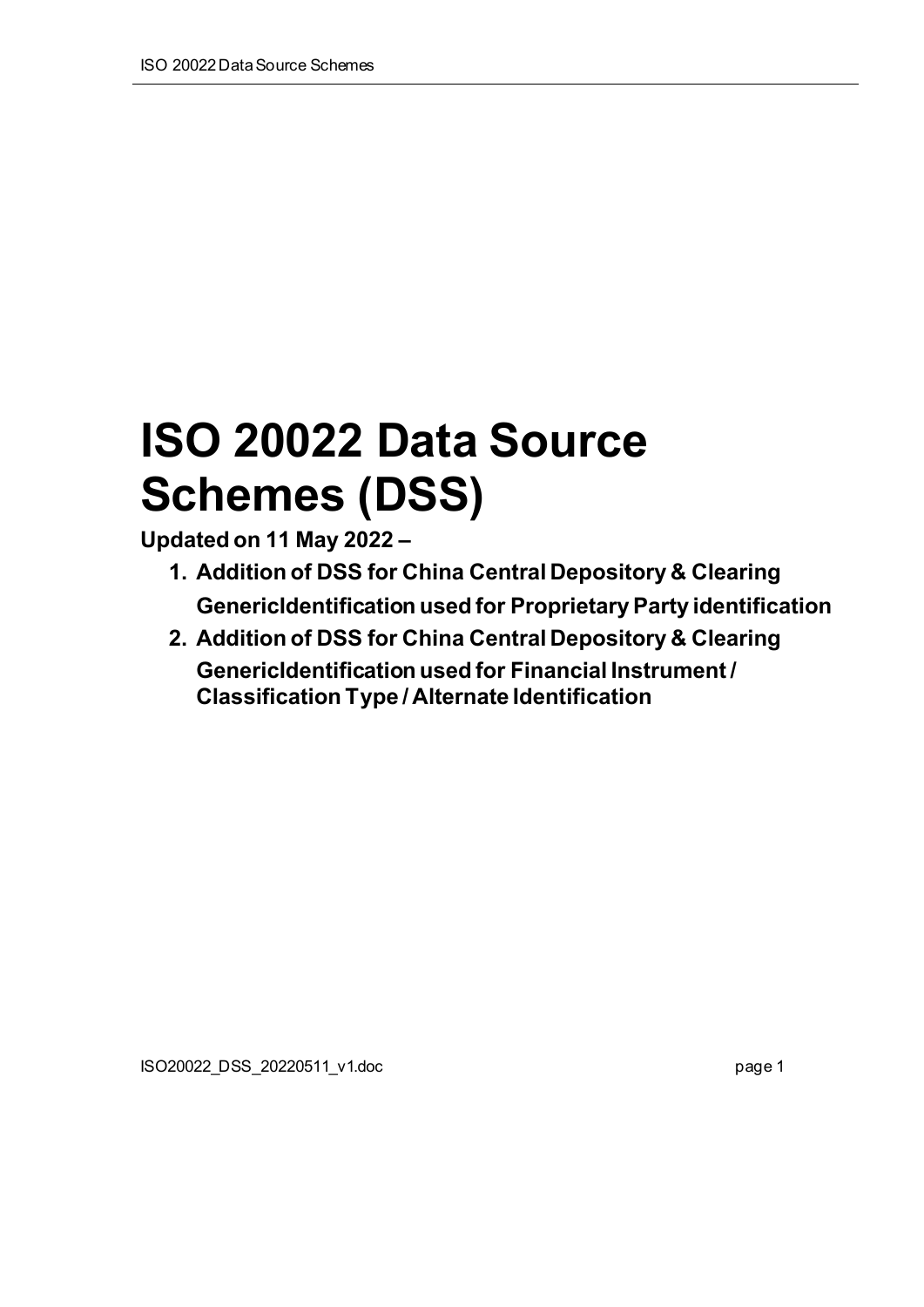# **1- DESCRIPTION**

The ISO 20022 Data Source Scheme (DSS) is a mechanism that allows an institution or market organization to specify and use a proprietary code set that is not owned nor managed by ISO 20022, and that replaces a standard code set (either a specific ISO 20022 managed code set or another ISO standard code set, e.g. BICs or ISINs) in specific Message Components where the use of DSSs has been approved.

This document describes the DSS concept and registration process and list the DSSs already defined for use in ISO 20022 messages.

The DSS mechanism was first introduced in ISO 15022 – Securities – Scheme for messages.

The ISO 20022 DSS consists of the following parts:

- a mandatory 'data source issuer' that identifies the institution or organization issuing the proprietary code set (known as the 'data source issuer code' in the ISO 15022 DSS).
- an optional 'data source scheme name' that identifies the code set in case a single data source issuer issues more than one code set for the same business purpose, e.g., two code schemes for identification of parties (known as the 'data source issuer sub-code' in the ISO 15022 DSS).
- the actual code value.

The below table compares the DSS concepts in ISO 15022 and ISO 20022:

| ISO 15022 concepts                                                         | ISO 20022 concepts                                                                                                                 |
|----------------------------------------------------------------------------|------------------------------------------------------------------------------------------------------------------------------------|
| Context is specified by the<br>generic field<br>Example: Field 95R - Party | Context is specified by the<br>lowest MessageComponent<br>Example:<br>GenericIdentification20 used<br>for Proprietary Reason codes |
| Data source issuer code                                                    | Data source issuer                                                                                                                 |
| Data source issuer sub-<br>code                                            | Data source scheme name                                                                                                            |
| Data Field that contains<br>the code value                                 | A separate MessageElement<br>that contains the code value                                                                          |

Example of ISO 20022 DSS:

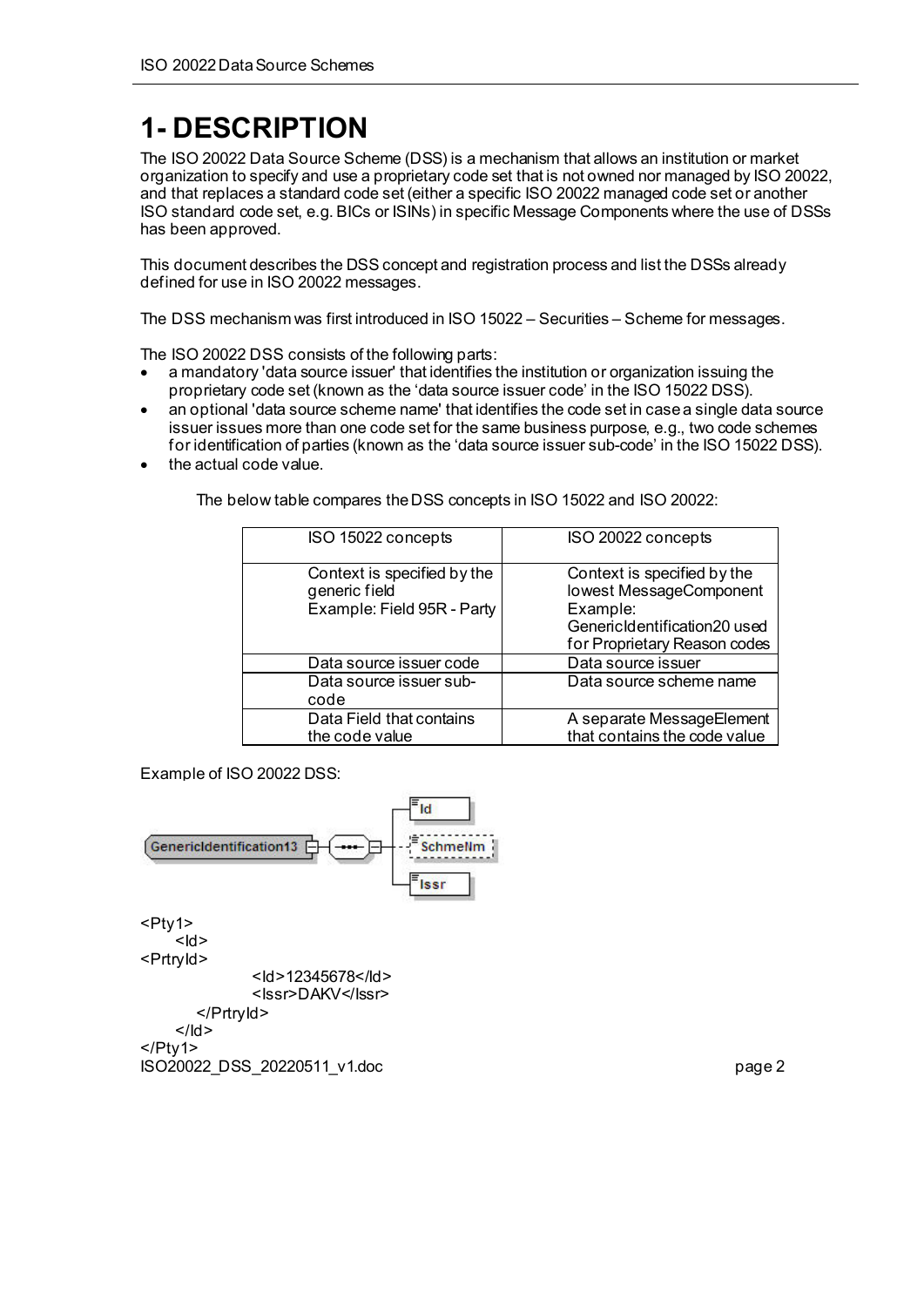# **2- Registration Process**

#### **The approval of an ISO 20022 DSS requires agreement at two levels:**

The Message Definition must include the possibility to use a DSS by including the appropriate structure in the required place. This is agreed by the SEG at the time the Message Definition is approved (initial submission or maintenance).

Specific code sets must be registered for use in the specific places where it has been agreed that a DSS can be used. This registration may be obtained at the time the Message Definition is approved or later - sometimes much later - namely any moment after the Message Definition has been approved.

### **Approval of the possibility to use DSSs in a new Message Definition**

When a submitting organization is convinced of the need for a Data Source Scheme (existing or new DSS) in a specific context, it will include the appropriate structure in the candidate ISO 20022 messages. During the message evaluation, the assigned SEG will verify the business case to accept use of non-standard code sets. Similarly, if the need arises later to introduce the possibility to use a DSS in an existing message, a change request to update the structure of the Message Definition will be submitted to the relevant SEG for approval.

### **Registration of (additional) DSSs for use in existing Message Definitions**

The RA maintains the list of all ISO 20022 Data Source Schemes as well as the specific Message Components in which they can be used.

If an institution or market organization requires the use of a new proprietary code set, it will send a request for registration of a new DSS to the RA, using the specific **DSS template**. The RA will validate the request, assign a new DSS (issuer and scheme name(s)), inform the requestor and publish the new DSS information in an updated version of this document.

In case of conflict, the final decision will be taken by the RMG.

The list of current ISO 20022 DSSs is published below and gives the following information:

- which ISO 20022 Message Components support which DSSs
- the data source issuer information: description, country of issuer
- the data source scheme name(s), if any.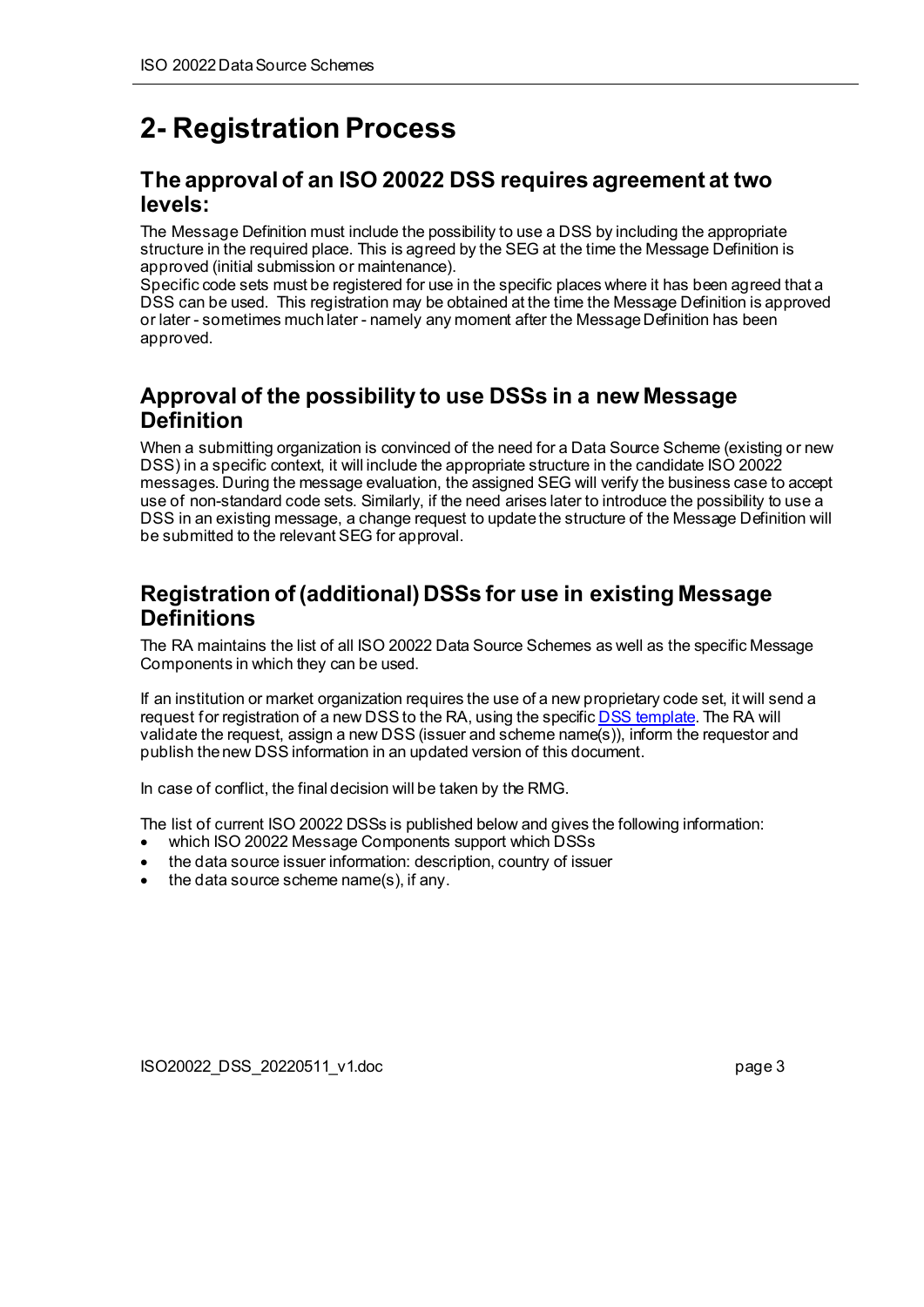## **3- LIST OF DATA SOURCESCHEMES**

Requests for additional Data Source Schemes or use of existing Data Source Schemes in new Message Components must be submitted to the ISO 20022 Registration Authority using the official template fo[r 'Request for ISO 20022 Data Source](http://www.iso20022.org/documents/general/DSStemplate.doc) Scheme Registration' [\(www.iso20022.org](http://www.iso20022.org/)).

In case of questions, please contact the ISO 20022 Registration Authority at [iso20022ra@iso20022.org](mailto:iso20022ra@iso20022.org)

- GenericIdentification used for Financial Instrument / Classification Type / Alternate Identification

| Country of<br><b>Issuer</b> | <b>Issuer</b> | Scheme Name | <b>Description</b>                             |
|-----------------------------|---------------|-------------|------------------------------------------------|
| China                       | <b>CCDC</b>   |             | <b>China Central Depository &amp; Clearing</b> |
| Global                      | <b>SMPG</b>   |             | <b>Securities Market Practice Group</b>        |
|                             | <b>REGL</b>   |             | <b>Securities Market Practice Group</b>        |
| US                          | <b>ISIT</b>   |             | <b>ISITC</b>                                   |
|                             | <b>DTCY</b>   |             | Depository Trust & Clearing Corp               |
| ZA                          | <b>GCSD</b>   |             | <b>Granite Central Securities Depository</b>   |
|                             | <b>STRA</b>   |             | <b>Strate Limited</b>                          |

- GenericIdentification used for Financial Instrument / Long Number Identification (coupon, pool,  $lot...$ )

| Country of<br><b>Issuer</b> | <b>Issuer</b> | Scheme Name | <b>Description</b>                           |
|-----------------------------|---------------|-------------|----------------------------------------------|
| <b>CH</b>                   | <b>XSWX</b>   |             | Swiss Exchange                               |
| Global                      | <b>SMPG</b>   |             | <b>Securities Market Practice Group</b>      |
|                             | <b>REGL</b>   |             | <b>Securities Market Practice Group</b>      |
| <b>GB</b>                   | <b>XVTX</b>   |             | Virt-x                                       |
| ZA                          | <b>GCSD</b>   |             | <b>Granite Central Securities Depository</b> |
|                             | <b>STRA</b>   |             | <b>Strate Limited</b>                        |

- GenericIdentification used for Proprietary Indicator codes (e.g., settlement parameters)

| Country of<br><b>Issuer</b>               | <b>Issuer</b> | Scheme Name | <b>Description</b>                                                                                            |
|-------------------------------------------|---------------|-------------|---------------------------------------------------------------------------------------------------------------|
| AU                                        | <b>XASX</b>   |             | Australian Stock Exchange                                                                                     |
| <b>BE</b>                                 | <b>ECLR</b>   |             | Euroclear Bank                                                                                                |
|                                           | <b>NBBE</b>   |             | National Bank of Belgium                                                                                      |
| BE, FI, FR, I<br>GB, IE, NL,<br><b>SE</b> | <b>EGSP</b>   |             | Euroclear UK & IE, Euroclear Bank, Euroclear BE,<br>Euroclear FR, Euroclear NL, Euroclear FI,<br>Euroclear SE |
| CA                                        | <b>CRAX</b>   |             | Canadian Revenue Agency (CRA)                                                                                 |
| <b>CH</b>                                 | <b>SCOM</b>   |             | <b>SIX SIS</b>                                                                                                |
| <b>CY</b>                                 | <b>XCYS</b>   |             | <b>Cypriot Stock Exchange</b>                                                                                 |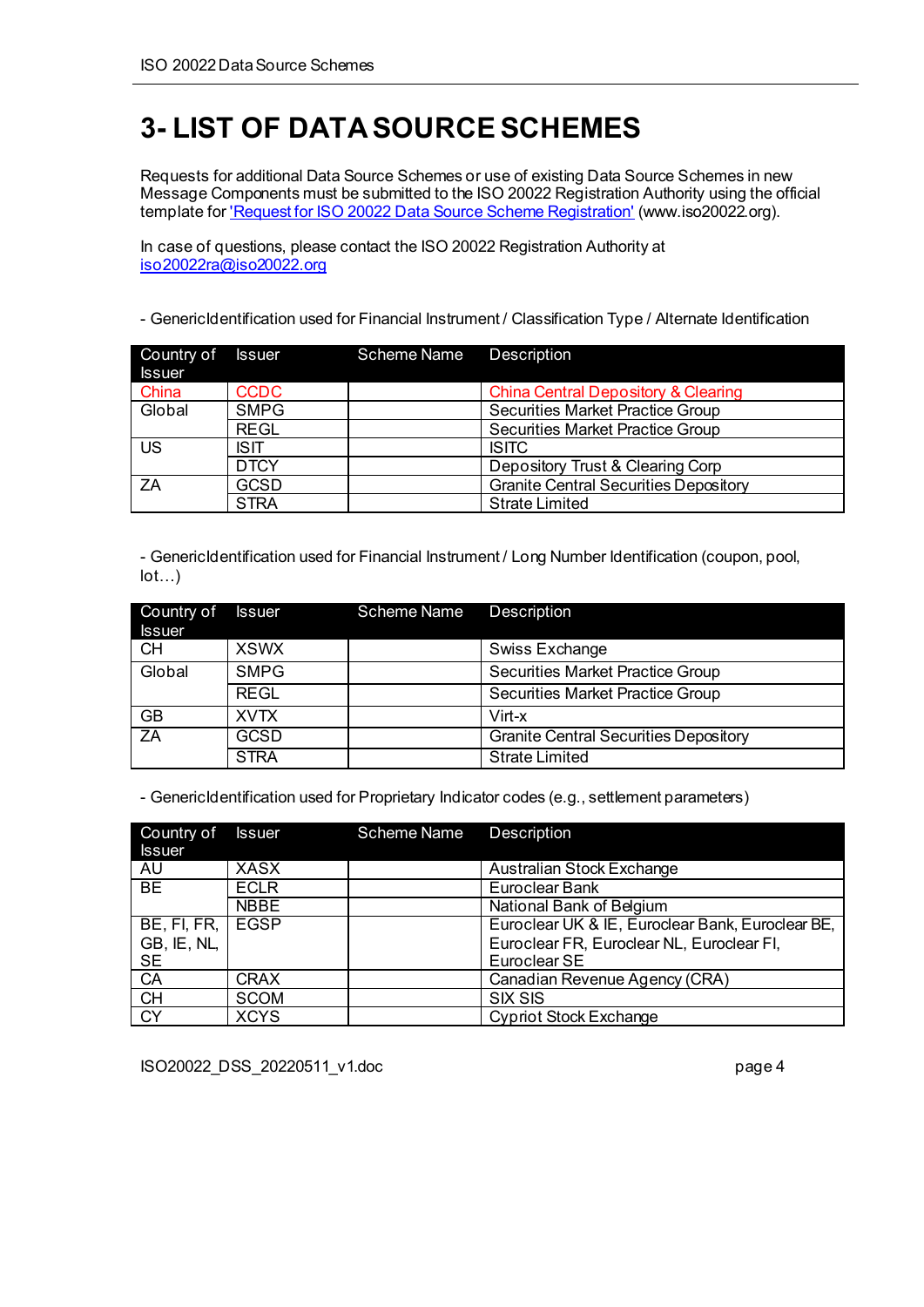| Country of Issuer<br><b>Issuer</b> |             | Scheme Name | Description                                                                            |
|------------------------------------|-------------|-------------|----------------------------------------------------------------------------------------|
| l CZ                               | <b>CDCP</b> |             | The Prague Central Securities Depository<br>(Centralní depozitář cenných papírů, a.s.) |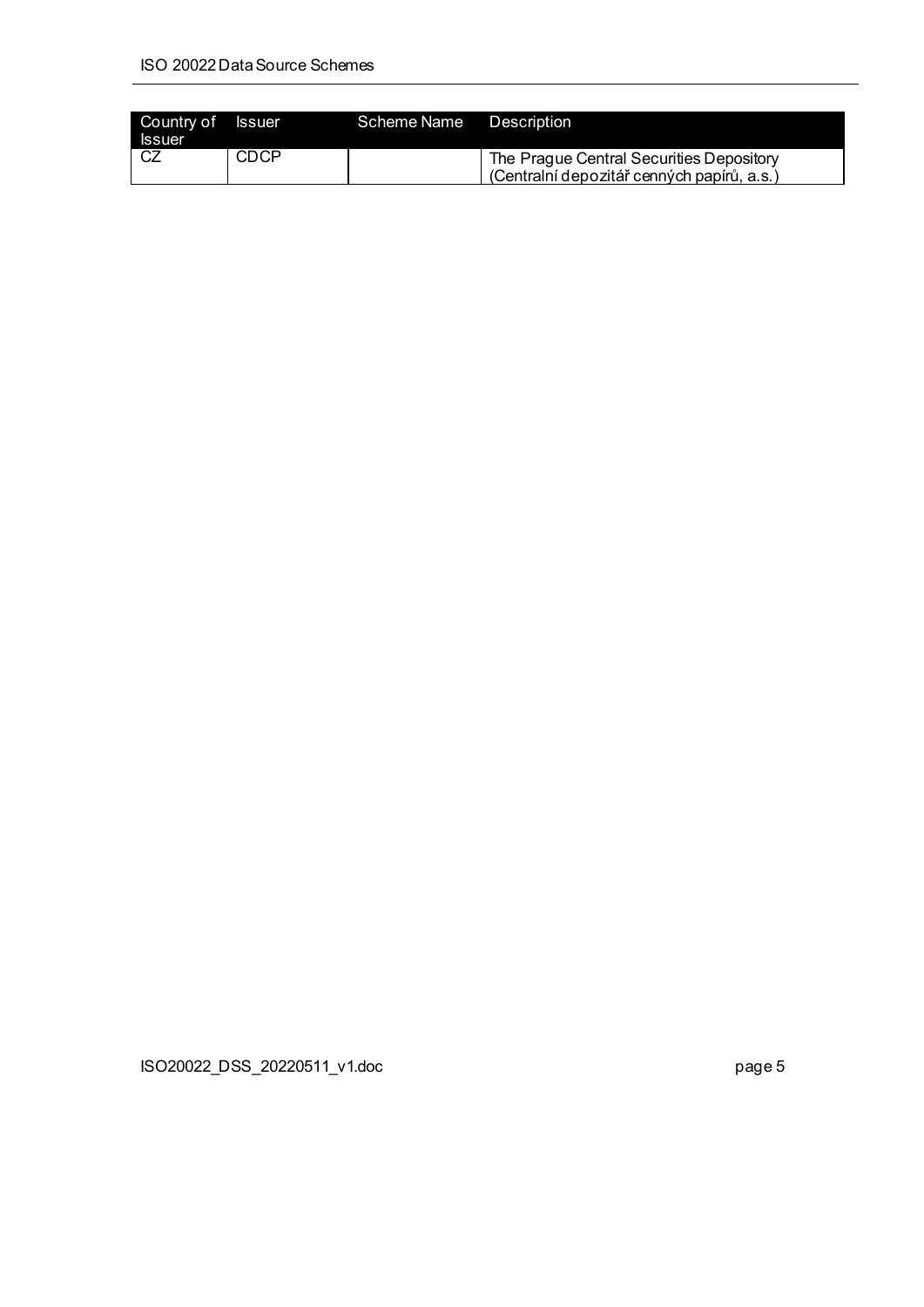| Country of<br><b>Issuer</b> | <b>Issuer</b> | Scheme Name | <b>Description</b>                                |
|-----------------------------|---------------|-------------|---------------------------------------------------|
| DE                          | <b>DAKV</b>   |             | Deutsche Börse Clearing AG                        |
| DK                          | <b>VPDK</b>   |             | VP - Vaerdipapircentralen                         |
| <b>ES</b>                   | <b>IBRC</b>   |             | Iberclear                                         |
| <b>FR</b>                   | <b>FFMP</b>   |             | French Funds Market Practice Group                |
|                             | <b>SGAB</b>   |             | Société Générale Bank and Trust                   |
| <b>GB</b>                   | <b>CRST</b>   |             | Euroclear UK & IE                                 |
|                             | <b>LCHL</b>   |             | The London Clearing House                         |
|                             | <b>HMRC</b>   |             | Her Majesty's Revenues and Customs                |
| Global                      | <b>SMPG</b>   |             | <b>Securities Market Practice Group</b>           |
|                             | <b>ACCO</b>   |             | <b>Accord for Securities</b>                      |
|                             | <b>COEX</b>   |             | Coexistence (ISO 15022 - ISO 20022)               |
|                             | <b>OMEC</b>   | CAAD        | Nasdaq OMX Group                                  |
|                             |               |             | <b>Corporate Action Service</b>                   |
|                             | <b>REGL</b>   |             | <b>Securities Market Practice Group</b>           |
| GR                          | <b>HCSD</b>   |             | <b>Central Securities Depository S.A.</b>         |
| $H$ K                       | CCAS          |             | Central Clearing & Securities Settlement System   |
| $\overline{D}$              | <b>KSEI</b>   |             | PT. Kustodian Sentral Efek Indonesia (ID CSD)     |
| $J\overline{P}$             | <b>XTSE</b>   |             | <b>Tokyo Stock Exchange</b>                       |
| $\overline{\text{KR}}$      | <b>KSDC</b>   |             | <b>Korea Securities Depository</b>                |
| LU                          | <b>CEDE</b>   |             | <b>Clearstream Banking</b>                        |
|                             | <b>LUXC</b>   |             | <b>LuxCSD SA</b>                                  |
| PL                          | <b>KDPW</b>   |             | <b>Central Securities Depository of Poland</b>    |
| <b>RO</b>                   | <b>NBOR</b>   |             | Romanian Government Securities Registration       |
|                             |               |             | and Settlement System                             |
| <b>RU</b>                   | <b>NSDR</b>   |             | National Settlement Depository                    |
| $\overline{\text{SG}}$      | <b>CDPL</b>   |             | <b>Central Depository Pte Ltd</b>                 |
| SE, FI                      | <b>NCSD</b>   |             | Euroclear FI and SE                               |
| SE                          | <b>MFEX</b>   |             | Mutual Funds Exchange AB (MFEX)                   |
| <b>TH</b>                   | <b>BOTH</b>   |             | <b>Bank of Thailand</b>                           |
| <b>TW</b>                   | <b>TWCA</b>   |             | Trust Association of R.O.C.                       |
| $\overline{US}$             | <b>GSCC</b>   |             | <b>Government Securities Clearing Corporation</b> |
|                             | <b>IRSX</b>   |             | Internal Revenue Service (US Tax Authorities)     |
|                             | <b>THFS</b>   |             | <b>Thomson Financial Services</b>                 |
|                             | <b>DTCY</b>   | <b>TXNT</b> | Depository Trust & Clearing Corp                  |
|                             |               |             | IMS transaction type                              |
|                             |               | <b>IFMT</b> | Depository Trust & Clearing Corp                  |
|                             |               |             | IMS format transaction input                      |
|                             |               | <b>PROC</b> | Depository Trust & Clearing Corp                  |
|                             |               |             | IMS normal or express processing                  |
|                             |               | <b>ISRC</b> | Depository Trust & Clearing Corp                  |
|                             |               |             | DTCC application that input transaction to IMS    |
|                             |               | <b>ACTV</b> | Depository Trust & Clearing Corp                  |
|                             |               |             | DTCC activity code.                               |
|                             |               | <b>SUBA</b> | Depository Trust & Clearing Corp                  |
|                             |               |             | DTCC subactivity code                             |
|                             |               | <b>REAS</b> | Depository Trust & Clearing Corp                  |
|                             |               |             | DTCC reason code                                  |
|                             |               | <b>DGCA</b> | Depository Trust & Clearing Corp                  |
|                             |               |             | DTCC Domestic and Global Corporate Actions.       |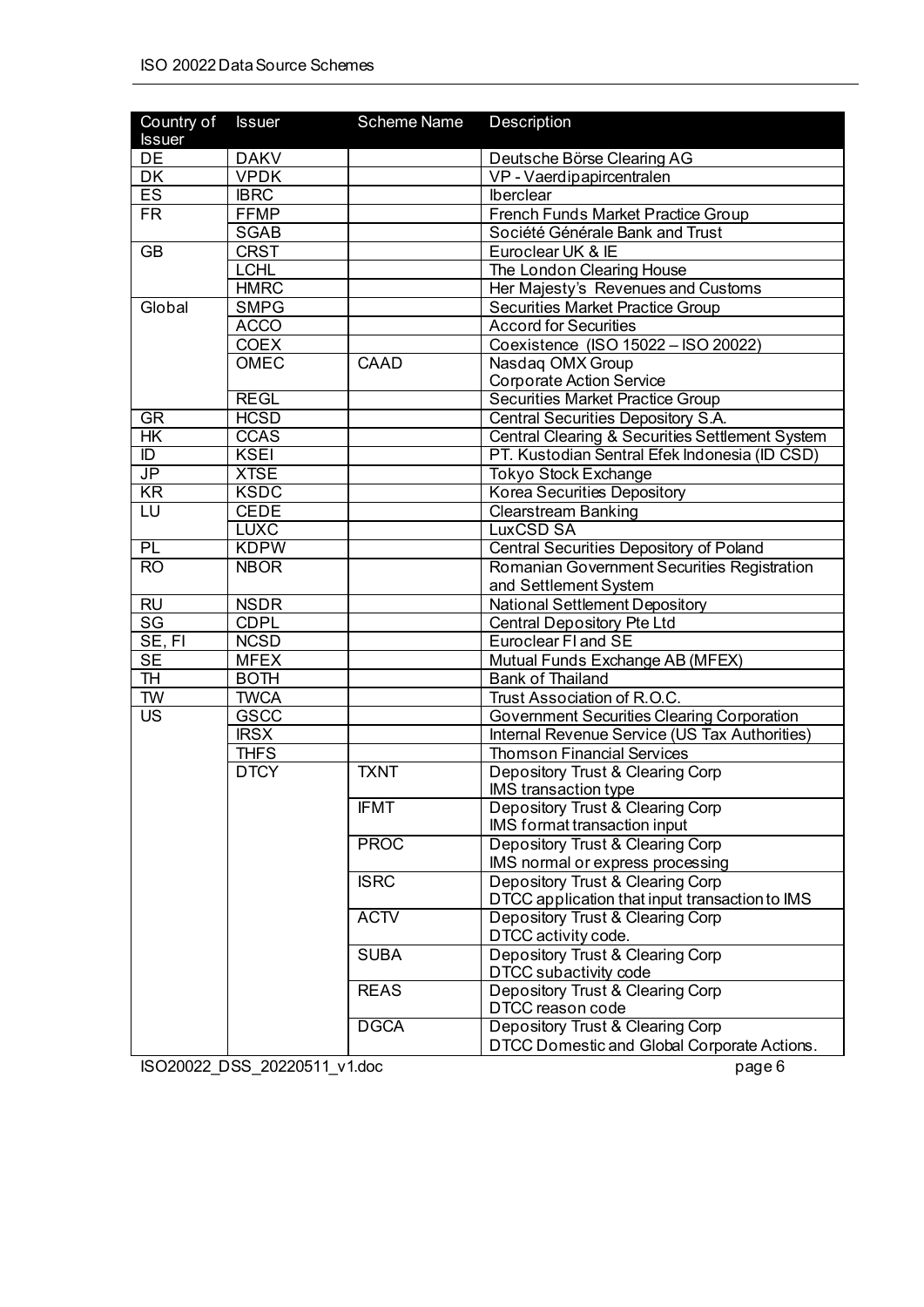| Country of Issuer<br><b>Issuer</b> |             | Scheme Name Description |                                              |
|------------------------------------|-------------|-------------------------|----------------------------------------------|
| ΖA                                 | <b>GCSD</b> |                         | <b>Granite Central Securities Depository</b> |
|                                    | <b>STRA</b> |                         | <b>Strate Limited</b>                        |
|                                    | <b>XJSE</b> |                         | Johannesburg Stock Exchange                  |

- GenericIdentification used for Proprietary Reason codes (e.g., unmatched reason)

| Country of<br><b>Issuer</b> | <b>Issuer</b> | <b>Scheme Name</b> | Description                                                                  |
|-----------------------------|---------------|--------------------|------------------------------------------------------------------------------|
| <b>BE</b>                   | <b>ECLR</b>   |                    | Euroclear Bank                                                               |
| BE, FI, FR,                 | <b>EGSP</b>   |                    | Euroclear UK & IE, Euroclear Bank, Euroclear BE,                             |
| GB, IE, NL,                 |               |                    | Euroclear FR, Euroclear NL, Euroclear FI,                                    |
| <b>SE</b>                   |               |                    | Euroclear SE                                                                 |
| $\overline{CH}$             | <b>SCOM</b>   |                    | <b>SIX SIS</b>                                                               |
| DE                          | <b>DAKV</b>   |                    | Deutsche Börse Clearing AG                                                   |
| Europe                      | <b>ECSD</b>   |                    | <b>ECSDA - The European Central Securities</b>                               |
|                             |               |                    | Depositories Association                                                     |
| ES                          | <b>MEFF</b>   |                    | MEFF (Spanish Official Exchange for Financial<br><b>Futures and Options)</b> |
| <b>FR</b>                   | <b>XPAR</b>   |                    | Société des Bourses Françaises                                               |
| $\overline{GB}$             | <b>CHAS</b>   |                    | <b>Chase Manhattan Bank</b>                                                  |
|                             | <b>CRST</b>   |                    | Euroclear UK & IE                                                            |
|                             | <b>LCHL</b>   |                    | The London Clearing House                                                    |
| Global                      | <b>SMPG</b>   |                    | <b>Securities Market Practice Group</b>                                      |
|                             | <b>ACCO</b>   |                    | <b>Accord for Securities</b>                                                 |
|                             | <b>COEX</b>   |                    | Coexistence (ISO 15022- ISO 20022)                                           |
| LU                          | <b>CEDE</b>   |                    | <b>Clearstream Banking</b>                                                   |
| PL                          | <b>KDPW</b>   |                    | <b>Central Securities Depository of Poland</b>                               |
| <b>RO</b>                   | <b>NBOR</b>   |                    | Romanian Government Securities Registration<br>and Settlement System         |
| RU                          | <b>NSDR</b>   |                    | National Settlement Depository                                               |
| $\overline{\text{SG}}$      | <b>CDPL</b>   |                    | <b>Central Depository Pte Ltd</b>                                            |
|                             | <b>MEPS</b>   |                    | Monetary Authority of SG (MAS) Electronic                                    |
|                             |               |                    | Payment System                                                               |
| <b>US</b>                   | <b>BNYM</b>   |                    | <b>Bank of New York Mellon</b>                                               |
|                             | <b>THFS</b>   |                    | <b>Thomson Financial Services</b>                                            |
|                             | <b>DTCY</b>   |                    | Depository Trust & Clearing Corp                                             |
|                             | <b>GSCC</b>   |                    | <b>Government Securities Clearing Corporation</b>                            |
| ZA                          | <b>GCSD</b>   |                    | <b>Granite Central Securities Depository</b>                                 |
|                             | <b>STRA</b>   |                    | <b>Strate Limited</b>                                                        |

- GenericIdentification used for Proprietary Status codes (e.g., processing status)

| Country of<br><b>Issuer</b>              | <b>Issuer</b> | Scheme Name | Description                                                                                                   |
|------------------------------------------|---------------|-------------|---------------------------------------------------------------------------------------------------------------|
| <b>BE</b>                                | <b>NBBE</b>   |             | National Bank of Belgium                                                                                      |
| BE, FI, FR,   EGSP<br>GB, IE, NL,<br>-SE |               |             | Euroclear UK & IE, Euroclear Bank, Euroclear BE,<br>Euroclear FR, Euroclear NL, Euroclear FI,<br>Euroclear SE |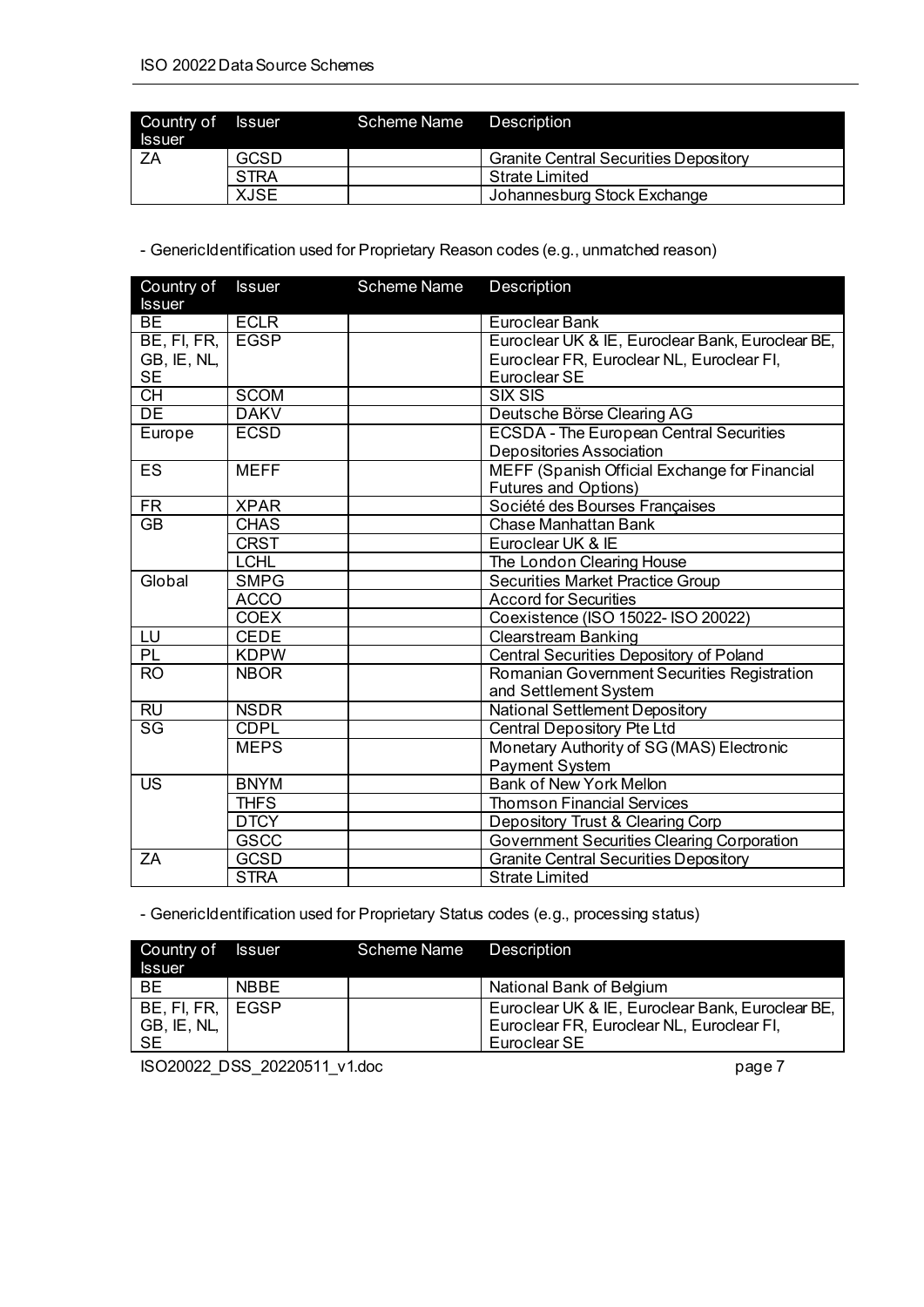| Country of<br><b>Issuer</b> | <b>Issuer</b> | <b>Scheme Name</b> | <b>Description</b>                                                           |
|-----------------------------|---------------|--------------------|------------------------------------------------------------------------------|
| ES                          | <b>MEFF</b>   |                    | MEFF (Spanish Official Exchange for Financial<br><b>Futures and Options)</b> |
| $\overline{\text{FR}}$      | <b>XPAR</b>   |                    | Société des Bourses Françaises                                               |
| Global                      | <b>SMPG</b>   |                    | <b>Securities Market Practice Group</b>                                      |
|                             | <b>GEOS</b>   |                    | Securities and Derivatives Management System                                 |
|                             | <b>ACCO</b>   |                    | <b>Accord for Securities</b>                                                 |
| LU                          | <b>CEDE</b>   |                    | <b>Clearstream Banking</b>                                                   |
| PL                          | <b>KDPW</b>   |                    | <b>Central Securities Depository of Poland</b>                               |
| <b>RO</b>                   | <b>NBOR</b>   |                    | Romanian Government Securities Registration<br>and Settlement System         |
| SG                          | <b>CDPL</b>   |                    | Central Depository Pte Ltd                                                   |
| <b>US</b>                   | <b>DTCY</b>   |                    | Depository Trust & Clearing Corp                                             |
|                             | <b>GSCC</b>   |                    | Government Securities Clearing Corporation                                   |
| ΖA                          | <b>GCSD</b>   |                    | <b>Granite Central Securities Depository</b>                                 |
|                             | <b>STRA</b>   |                    | Strate Limited                                                               |

- GenericIdentification used for Proprietary Quantity type in a balance

| Country of<br><b>Issuer</b> | <b>Issuer</b> | Scheme Name | Description                             |
|-----------------------------|---------------|-------------|-----------------------------------------|
| -PL                         | <b>KDPW</b>   |             | Central Securities Depository of Poland |
| SG                          | <b>CDPL</b>   |             | Central Depository Pte Ltd              |
| <b>US</b>                   | DTCY          |             | Depository Trust & Clearing Corp        |

- GenericIdentification used for Proprietary Place code (e.g., place of safekeeping)

| Country of<br><b>Issuer</b> | <b>Issuer</b> | Scheme Name | Description                                  |
|-----------------------------|---------------|-------------|----------------------------------------------|
| <b>US</b>                   | <b>ISIT</b>   |             | <b>ISITC</b>                                 |
|                             | <b>GSCC</b>   |             | Government Securities Clearing Corporation   |
| <b>7A</b>                   | <b>GCSD</b>   |             | <b>Granite Central Securities Depository</b> |
|                             | <b>STRA</b>   |             | <b>Strate Limited</b>                        |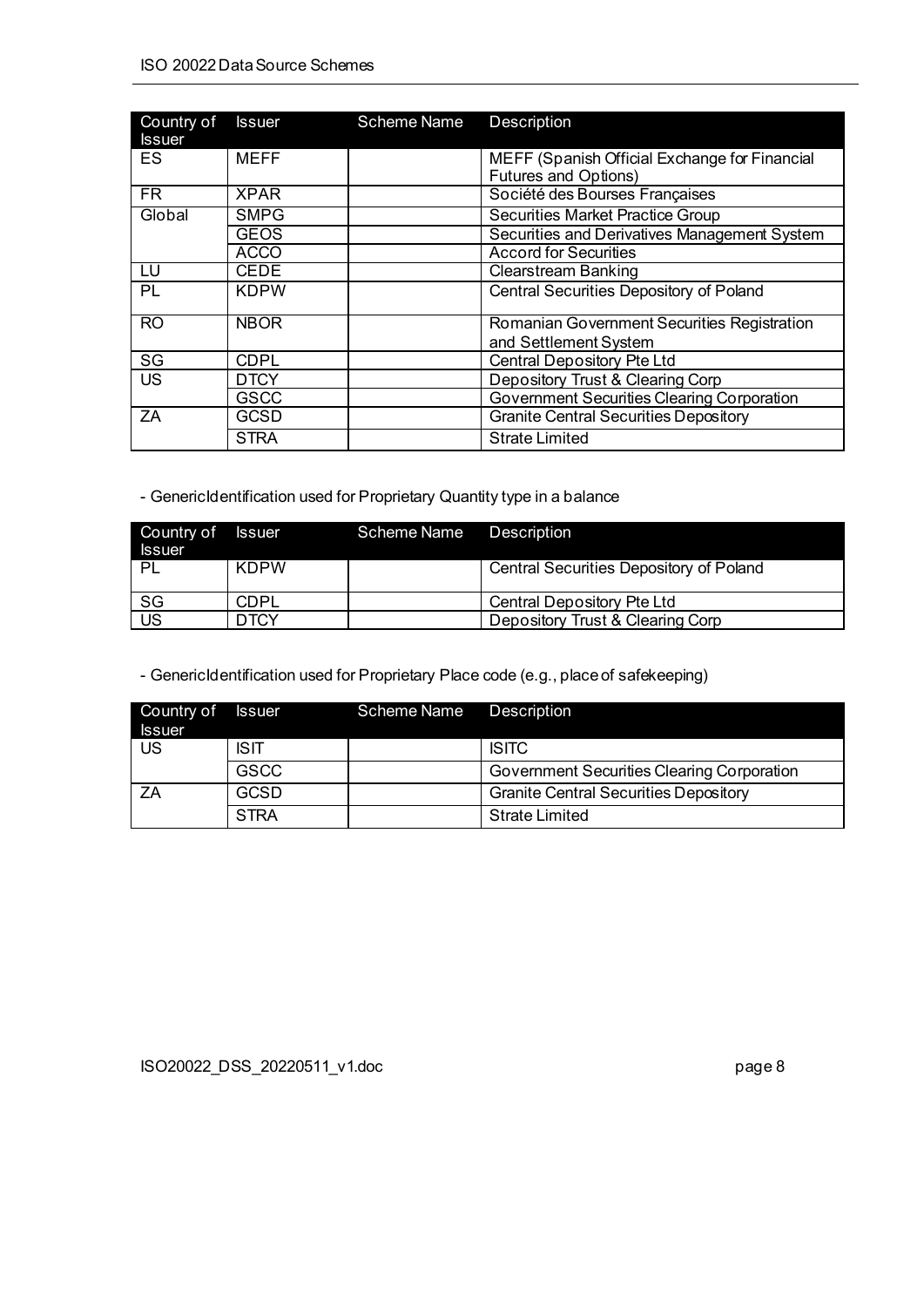| Country of<br><b>Issuer</b> | <b>Issuer</b>              | Scheme Name | Description                                                 |
|-----------------------------|----------------------------|-------------|-------------------------------------------------------------|
| <b>AE</b>                   | <b>DIFX</b>                |             | Dubai International Financial Exchange Ltd.                 |
| AR                          | <b>CAVL</b>                |             | Caja de Valores S.A.                                        |
| <b>AT</b>                   | <b>ATAT</b>                |             | Austrian Bankleitzahl                                       |
|                             | <b>OCSD</b>                |             | OeKB - Oesterreichische Kontrollbank AG                     |
| <b>AU</b>                   | <b>ACLR</b>                |             | <b>Austraclear Limited</b>                                  |
|                             | <b>AUAU</b>                |             | Australian Bank State Branch Code                           |
|                             | <b>CHES</b>                |             | <b>Clearing House Electronic Settlements Systems</b>        |
| <b>BE</b>                   | <b>CIKB</b>                |             | Euroclear BE                                                |
|                             | <b>ECLR</b>                |             | Euroclear Bank                                              |
|                             | <b>NBBE</b>                |             | National Bank of Belgium                                    |
| BE, FI, FR,                 | <b>EGSP</b>                |             | Euroclear UK & IE, Euroclear Bank, Euroclear BE,            |
| GB, IE, NL,                 |                            |             | Euroclear FR, Euroclear NL, Euroclear FI,                   |
| <b>SE</b>                   |                            |             | Euroclear SE                                                |
| BR                          | <b>CLCB</b>                |             | CLC - Camara de Liquidacao e Custodia S.A.                  |
|                             | <b>CETI</b>                |             | Center for the Custody and Financial Settlement             |
|                             |                            |             | of Securities (CETIP)                                       |
|                             | <b>SSCS</b>                |             | Special Settlement and Custody System (SELIC)               |
| CA                          | <b>CDSL</b>                |             | CDS - Canadian Depository for Securities Limited            |
|                             | CACC                       |             | <b>Canadian Payments Association Payment</b>                |
| <b>CH</b>                   |                            |             | <b>Routing Number</b><br><b>SIX SIS</b>                     |
|                             | <b>SCOM</b><br><b>CHSW</b> |             |                                                             |
|                             | <b>XSDX</b>                |             | <b>Swiss Clearing Code</b><br><b>Swiss Digital Exchange</b> |
| <b>CL</b>                   | <b>CSDD</b>                |             | Central Securities Depository Deposito Central de           |
|                             |                            |             | Valores                                                     |
| CN                          | <b>CCDC</b>                |             | <b>China Central Depository &amp; Clearing</b>              |
|                             | <b>SCRC</b>                |             | Shanghai Securities Central Clearing &                      |
|                             |                            |             | <b>Registration Company</b>                                 |
|                             | <b>SSCC</b>                |             | <b>Shenzhen Securities Clearing Company</b>                 |
| <u>CO</u>                   | <b>CDSY</b>                |             | <b>Central Depository System</b>                            |
| $\overline{\text{CZ}}$      | <b>XPRA</b>                |             | The Prague Stock Exchange                                   |
|                             | <b>CDCP</b>                |             | The Prague Central Securities Depository                    |
|                             |                            |             | (Centralní depozitář cenných papírů, a.s.)                  |
| DE                          | <b>BUWE</b>                |             | Bundesausichtsamt für den Wertpapierhandel                  |
|                             | <b>XDTB</b>                |             | Deutsche Boerse AG: Deutsche Terminbörse                    |
|                             | <b>XFRA</b>                |             | Deutsche Boerse AG: Frankfurter                             |
|                             |                            |             | Wertpapierbörse                                             |
|                             | <b>XETR</b>                |             | Deutsche Boerse AG: XETRA (exchange                         |
|                             |                            |             | electronic trading)<br>Deutsche Börse Clearing AG           |
|                             | <b>DAKV</b><br><b>MARK</b> |             | Deutsche Bundesbank                                         |
|                             | <b>DEBL</b>                |             | German Bankleitzahl                                         |
|                             | <b>ZEKR</b>                |             | Zentraler Kreditausschuss                                   |
| DK                          | <b>VPDK</b>                |             | VP - Vaerdipapircentralen                                   |
| EG                          | <b>MCSD</b>                |             | Misr for Clearing, Settlement and Depository                |
|                             |                            |             |                                                             |

- GenericIdentification used for Proprietary Party identification (e.g., receiving settlement party1)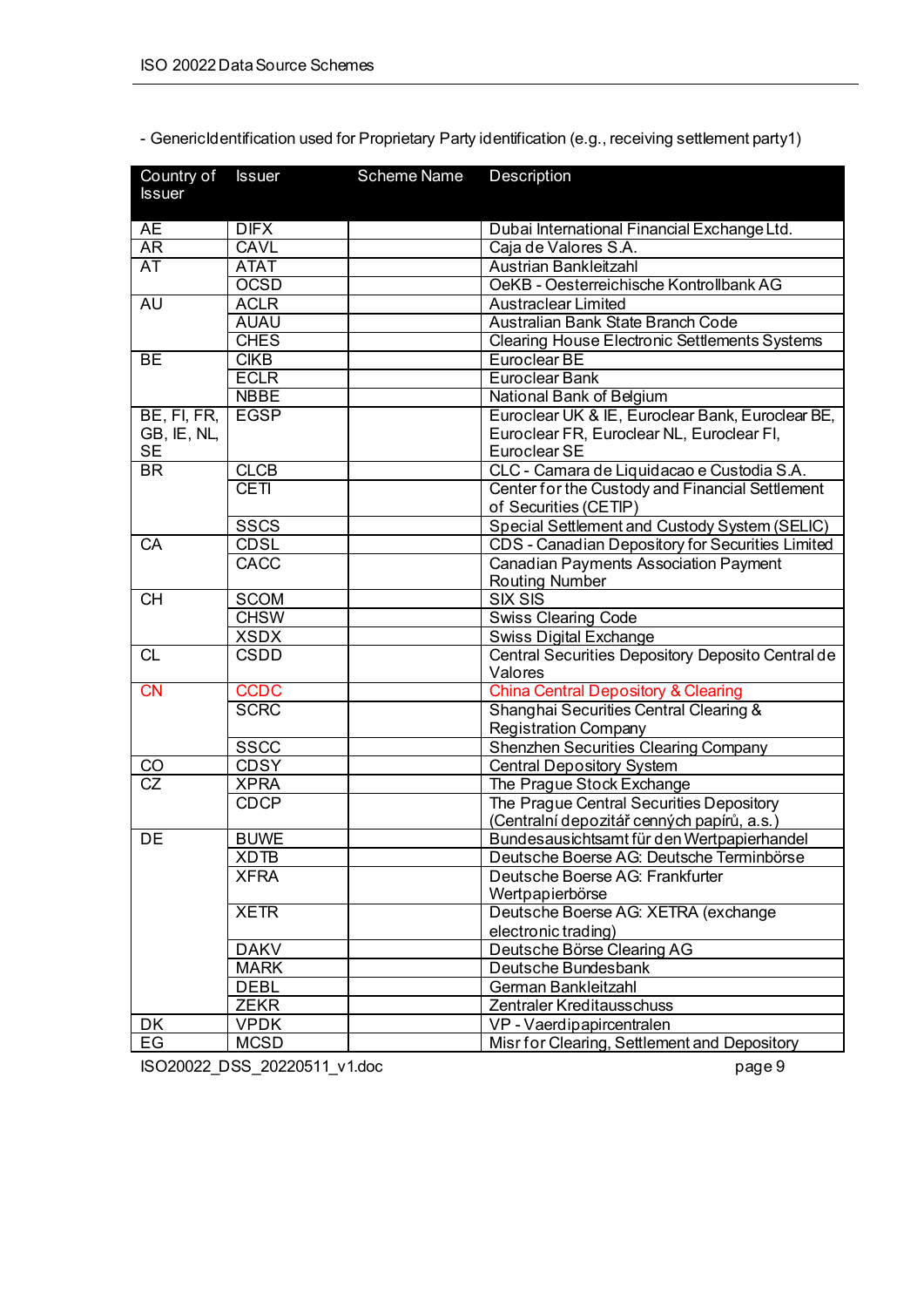| Country of             | <b>Issuer</b>              | Scheme Name | Description                                                        |
|------------------------|----------------------------|-------------|--------------------------------------------------------------------|
| <b>Issuer</b>          |                            |             |                                                                    |
|                        |                            |             |                                                                    |
| EE                     | <b>EVKE</b>                |             | <b>Estonian Central Securities Registry</b>                        |
| ES                     | <b>ESPB</b>                |             | Banco de Espana                                                    |
|                        | <b>MEFF</b>                |             | MEFF (Spanish Official Exchange for Financial                      |
|                        |                            |             | Futures and Options)                                               |
|                        | <b>SCLV</b>                |             | SCL - Servicio de Compensacion y Liquidacion de                    |
|                        |                            |             | Valores                                                            |
|                        | <b>ESES</b>                |             | Spanish Domestic Interbanking Code                                 |
|                        | <b>IBRC</b>                | LATI        | Iberclear (Latibex Trades)                                         |
| F1                     | <b>APKE</b>                |             | Euroclear FI                                                       |
| <b>FR</b>              | <b>FRRI</b>                |             | French R.I.B.                                                      |
|                        | <b>SICV</b>                |             | Euroclear FR                                                       |
| <b>GB</b>              | <b>GBSC</b>                |             | UK Domestic Sort Code                                              |
|                        | <b>BKEN</b>                |             | Bank of England (CMO code)                                         |
|                        | <b>CRST</b>                |             | Euroclear UK & IE                                                  |
|                        | <b>FSAU</b><br><b>LCHL</b> |             | <b>FSA Financial Services Authority</b>                            |
|                        | <b>XISM</b>                |             | The London Clearing House                                          |
|                        | <b>XLON</b>                |             | <b>International Securities Market Association</b>                 |
| Global                 | <b>SMPG</b>                |             | London Stock Exchange<br><b>Securities Market Practice Group</b>   |
| <b>GR</b>              | <b>HCSD</b>                |             |                                                                    |
|                        | <b>BNGR</b>                |             | <b>Central Securities Depository S.A.</b><br><b>Bank of Greece</b> |
| <b>HK</b>              | <b>CCAS</b>                |             | <b>Central Clearing and Securities Settlement</b>                  |
|                        |                            |             | System                                                             |
|                        | <b>HKCH</b>                |             | Honk Kong National Clearing Code                                   |
|                        | <b>HKMA</b>                |             | Central Money markets Unit (CMU) HK Monetary                       |
|                        |                            |             | Authority                                                          |
| HU                     | <b>KELR</b>                |             | Központi Elszámolóház és Értéktár Rt (KELER)                       |
| $\overline{D}$         | <b>KSEI</b>                |             | PT. Kustodian Sentral Efek ID (IDn Central                         |
|                        |                            |             | Securities Depository)                                             |
| IE                     | <b>IESC</b>                |             | Irish National Clearing Code                                       |
| IL                     | <b>XTAE</b>                |             | The Tel Aviv Stock Exchange                                        |
| IN                     | <b>NSDL</b>                |             | <b>National Securities Depositary</b>                              |
| $\mathsf{I}\mathsf{T}$ | <b>ITIT</b>                |             | Italian Domestic Identification Code                               |
|                        | <b>MOTI</b>                |             | Monte Titoli                                                       |
| JP                     | <b>JSCC</b>                |             | Japan Securities Clearing Corporation                              |
|                        | <b>JSDC</b>                |             | Japan Securities Depository Center                                 |
| KR                     | <b>KSDC</b>                |             | Korea Securities Depository                                        |
| LU                     | <b>CEDE</b>                |             | <b>Clearstream Banking</b>                                         |
|                        | <b>VPLU</b>                |             | VP LUX S.à r.l.                                                    |
|                        | <b>LUXC</b>                |             | LuxCSD SA                                                          |
| МA                     | <b>MARO</b>                |             | Maroclear                                                          |
| MX                     | <b>INDE</b>                |             | S.D. Indeval, S.A. de C.V.                                         |
|                        | <b>CASF</b>                |             | <b>Mexican Treasury Department</b>                                 |
| <b>MY</b>              | <b>MCDY</b>                |             | Bursa Malaysia Depository Sdn Bhd                                  |
| <b>NL</b>              | <b>XAMS</b>                |             | Amsterdamse Effectenbeurs                                          |
|                        | <b>NECI</b>                |             | Euroclear NL                                                       |
| <b>NO</b>              | <b>VPSN</b>                |             | VPS - Verdipapirsentralen                                          |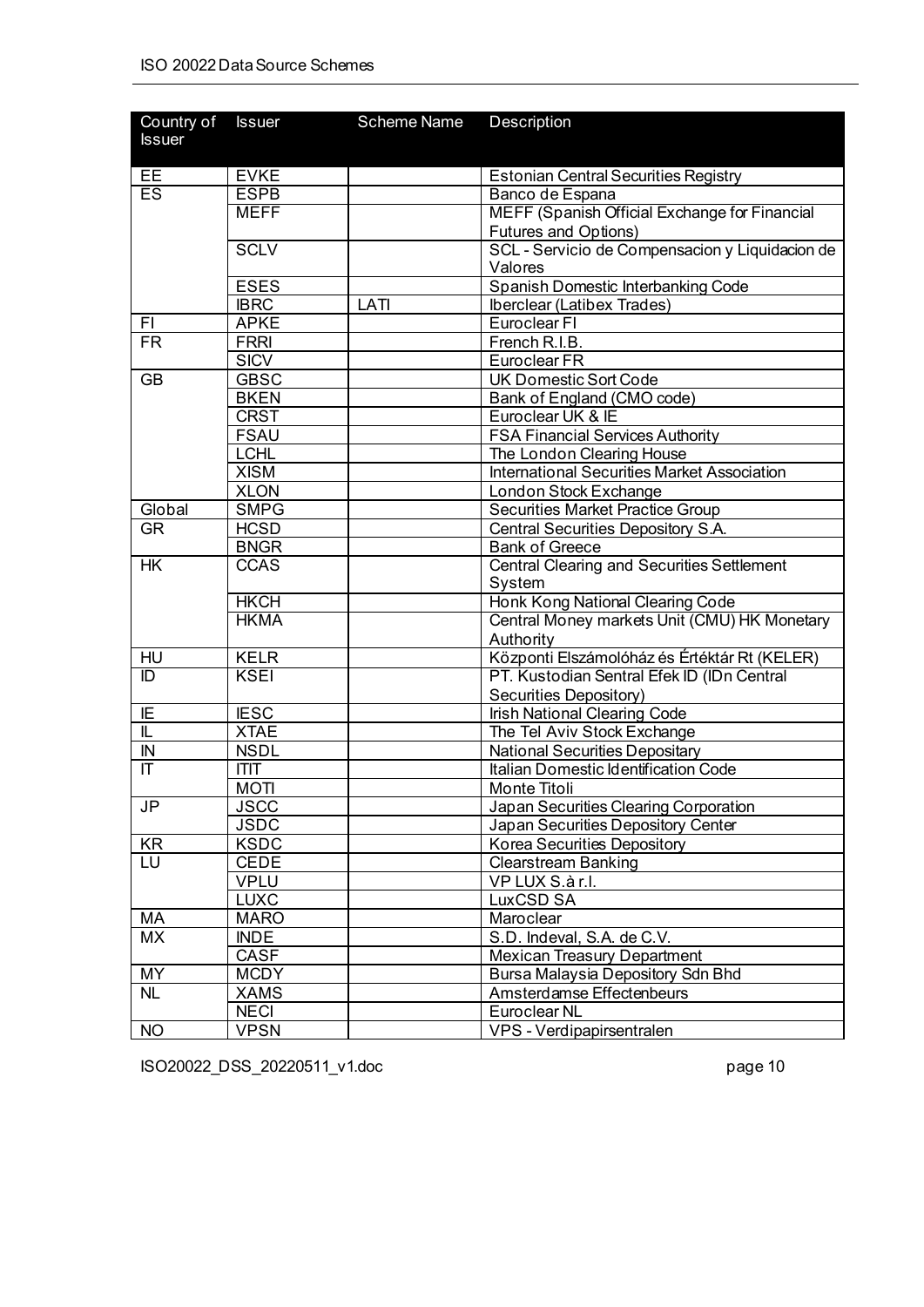| Country of<br><b>Issuer</b> | <b>Issuer</b> | <b>Scheme Name</b> | Description                                                                   |
|-----------------------------|---------------|--------------------|-------------------------------------------------------------------------------|
| NZ                          | <b>NZBA</b>   |                    | New Zealand National Clearing Code                                            |
|                             | <b>XNZE</b>   |                    | <b>New Zealand Stock Exchange</b>                                             |
| PH                          | <b>PCDY</b>   |                    | <b>Philippine Central Depositary</b>                                          |
| PL                          | <b>KDPW</b>   |                    | <b>Central Securities Depository of Poland</b>                                |
| PU                          | <b>CVLI</b>   |                    | Caja de Valores y Liquidaciones                                               |
|                             |               |                    | (CAVALI ICLV S.A.)                                                            |
| <b>PT</b>                   | <b>CVMP</b>   |                    | Central de Valores de Mobiliaros                                              |
|                             | <b>PTIF</b>   |                    | Portuguese National Clearing Code                                             |
|                             | <b>XCVM</b>   |                    | INTERBOLSA - Associacao para a Prestacao de<br>Servicios as Bolsas de Valores |
| QA                          | <b>DSMQ</b>   |                    | Doha Securities Market                                                        |
| <b>RU</b>                   | <b>RUIC</b>   |                    | Russian Central Bank Identification Code                                      |
| SG                          | <b>CDPL</b>   |                    | Central Depository Pte Ltd                                                    |
|                             | <b>XSIM</b>   |                    | Singapore International Monetary Exchange<br>Limited                          |
| $\overline{\mathsf{S}}$     | <b>KDDS</b>   |                    | Centralna Klirinsko Depotna Druzba d.d. (KDD)                                 |
| <b>SK</b>                   | <b>XBRA</b>   |                    | The Bratislava Stock Exchange                                                 |
| TH                          | <b>TSDC</b>   |                    | <b>Thailand Securities Depository Company Limited</b>                         |
| $\overline{\text{TR}}$      | <b>TVSB</b>   |                    | <b>Takasbank</b>                                                              |
| $\overline{\mathsf{TW}}$    | <b>TSCD</b>   |                    | Taiwan Securities Central Depository Co Limited                               |
| $\overline{\mathsf{US}}$    | <b>XASE</b>   |                    | American Stock Exchange                                                       |
|                             | <b>DTCY</b>   | <b>FINS</b>        | Depository Trust & Clearing Corp (DTCY) - FINS                                |
|                             |               |                    | tracking stolen or lost securities                                            |
|                             |               | <b>PART</b>        | Depository Trust & Clearing Corp (DTCY) - FINS<br>DTC participant number      |
|                             |               | <b>USER</b>        | Depository Trust & Clearing Corp (DTCY) - FINS<br>DTC user id.                |
|                             |               | ID                 | Depository Trust & Clearing Corp (DTCY) - ID                                  |
|                             | <b>EMCC</b>   |                    | <b>Emerging Markets Clearing Corporation</b>                                  |
|                             | <b>USFW</b>   |                    | <b>Fedwire Routing Number</b>                                                 |
|                             | GSCC          |                    | <b>Government Securities Clearing Corporation</b>                             |
|                             | <b>ISCC</b>   |                    | International Securities Clearing Corporation                                 |
|                             | <b>MBSC</b>   |                    | Mortgage Backed Securities Clearing Corporation                               |
|                             | <b>XNAS</b>   |                    | <b>National Association Securities Dealers</b>                                |
|                             | <b>XNMS</b>   |                    | National Association of Securities Dealers                                    |
|                             |               |                    | Automated Quotation Service "NASDAQ" /<br>National Market System              |
|                             | <b>NSCC</b>   |                    | <b>National Securities Clearing Corporation</b>                               |
|                             | <b>NYCH</b>   | <b>USCH</b>        | New York Clearing House (NYCH) - Universal                                    |
|                             |               |                    | Identifier                                                                    |
|                             |               | <b>USCP</b>        | New York Clearing House (NYCH) - Participant                                  |
|                             |               |                    | <b>Identifier</b>                                                             |
|                             | <b>XNYS</b>   |                    | New York Stock Exchange                                                       |
|                             | <b>OCCX</b>   |                    | <b>Options Clearing Corporation</b>                                           |
|                             | <b>PTCY</b>   |                    | Participant Trust Company                                                     |
| ZA                          | GCSD          |                    | <b>Granite Central Securities Depository</b>                                  |
|                             | <b>STRA</b>   |                    | <b>Strate Limited</b>                                                         |
|                             | <b>ZABS</b>   |                    | South African National Clearing Code                                          |